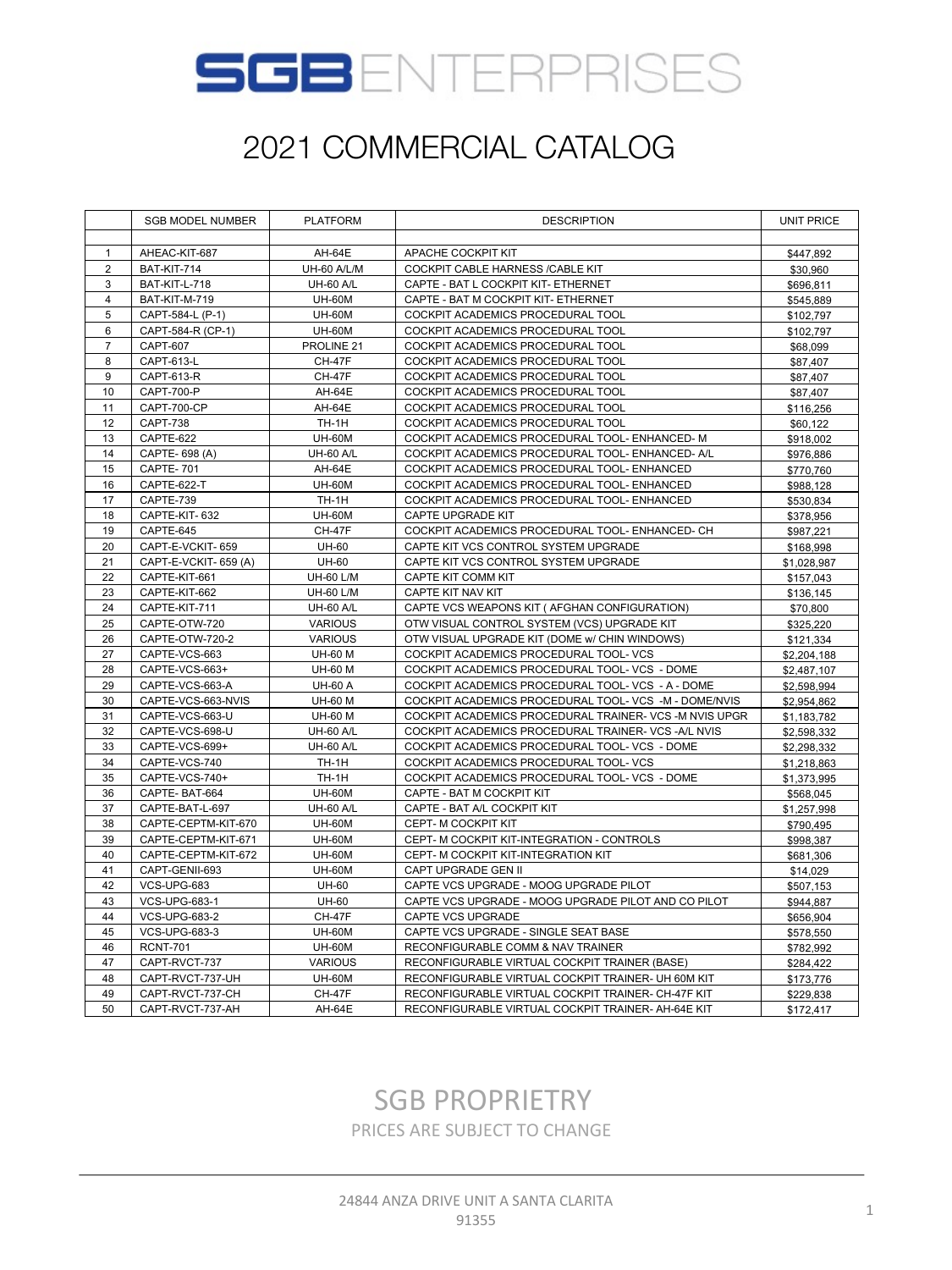

|     | <b>SGB MODEL NUMBER</b> | <b>PLATFORM</b>   | <b>DESCRIPTION</b>                                 | <b>UNIT PRICE</b> |
|-----|-------------------------|-------------------|----------------------------------------------------|-------------------|
| 51  | <b>RVCT-866-1</b>       | <b>VARIOUS</b>    | CAPT SEAT & MECHANICAL CONTROL BASE                | \$229,776         |
| 52  | <b>RCNT-702</b>         | <b>UH-60L/M</b>   | RECONFIGURABLE COMM & NAV TRAINER A/L/M KIT        | \$961,746         |
| 53  | CAPTT-KIT-703           | <b>UH-60L/M</b>   | ASE KIT FOR CAPTT/RCNT TRAINER                     | \$145,200         |
| 54  | FORCE-704               | <b>VARIOUS</b>    | MULTIPLATFORM TRAINING DEVICE                      | \$294,696         |
| 55  | CAPTE-VCS-706           | <b>CH-47F</b>     | COCKPIT ACADEMICS PROCEDURAL TOOL- VCS -CH-47      | \$2,008.102       |
| 56  | CAPTE-VCS-706+          | <b>CH-47F</b>     | COCKPIT ACADEMICS PROCEDURAL TOOL- VCS -CH-47      | \$2,390,005       |
| 57  | CAPTE-VCS-706+NVIS      | <b>CH-47F</b>     | COCKPIT ACADEMICS PROCEDURAL TOOL- VCS -CH-47 NVIS | \$2,798,552       |
| 58  | CAPTE-VCS-707           | <b>VH-92A</b>     | COCKPIT ACADEMICS PROCEDURAL TOOL- VCS -VH-92      | \$1,404,900       |
| 59  | CAPTE-709               | <b>VH-92A</b>     | COCKPIT ACADEMICS PROCEDURAL TOOL-VH-92            | \$528,498         |
| 60  | CEPTM-710               | <b>UH-60M</b>     | COCKPIT EMERGENCY PROCEDURAL TRAINER - M MODEL     | \$3,598,772       |
| 61  | CEPTAL-715              | <b>UH-60 A/L</b>  | COCKPIT EMERGENCY PROCEDURAL TRAINER - A/L MODEL   | \$3,776,653       |
| 62  | CR10-274-2L             | $F-22$            | SMFD COLOR DISPLAY, LEFT (NVIS)                    | \$20,787          |
| 63  | CR10-274-2R             | $F-22$            | SMFD COLOR DISPLAY, RIGHT (NVIS)                   | \$20,787          |
| 64  | CR10-274-3L             | $F-22$            | SMFD COLOR DISPLAY, LEFT                           | \$16,576          |
| 65  | CR12-275                | $F-22$            | PMFD COLOR LCD                                     | \$19,137          |
| 66  | CR12-275-2              | $F-22$            | PMFD COLOR LCD (NVIS)                              | \$23,344          |
| 67  | CR12-357-1              | $F-18$            | COLOR LCD DISPLAY                                  | \$47,825          |
| 68  | CR5-273-2L              | $F-22$            | UP FRONT DISPLAY, LEFT (NVIS)                      | \$19,801          |
| 69  | CR5-273-2R              | $F-22$            | UP FRONT DISPLAY, RIGHT (NVIS)                     | \$19,801          |
| 70  | CR6-328-2               | $F-16$            | COLOR, CMFD LCD (NVIS)                             | \$22,867          |
| 71  | CR6-328-4               | $F-16$            | COLOR. CMFD LCD (NVIS)                             | \$19,854          |
| 72  | CR8-246B                | $F-18$            | COLOR, MDI                                         | QUOTE             |
| 73  | CR8-250A                | $F-18$            | COLOR, MPCD                                        | QUOTE             |
| 74  | CR8-251B                | $F-18$            | COLOR, MPCD                                        | QUOTE             |
| 75  | $LCR8-341(-1)$          | $F-18$            | COLOR, MDI (LCD)                                   | \$24,972          |
| 76  | LCR8-386 (-1)           | $F-18$            | COLOR, 5X5 MPCD (LCD)                              | \$24,972          |
| 77  | LCR43-705               | <b>VARIOUS</b>    | 43" 4K UHD TOUCHSCREEN MOINTOR (12159-5000         | \$4,620           |
| 78  | LCR10-204-6             | APACHE AH-64E     | <b>MPD</b>                                         | \$21,200          |
| 79  | LCR10-444-1             | <b>CH-47F</b>     | MFD 268 PORTRAIT MODE                              | \$20,760          |
| 80  | LCR10-444-2             | <b>CH-47F</b>     | MFD 268 PORTRAIT MODE                              | \$20,160          |
| 81  | LCR10-444-3             | <b>CH-47F</b>     | MFD 268 PORTRAIT MODE                              | \$21,450          |
| 82  | LCR10-468               | $B-1$             | <b>TSAS</b>                                        | \$27,276          |
| 83  | LCR10-489               | <b>UH-60M</b>     | MFD 268- WITH SLIP-BALL                            | \$22,110          |
| 84  | LCR10-489-2             | <b>UH-60M</b>     | <b>MFD 268</b>                                     | \$19,420          |
| 85  | LCR10-489-3             | <b>UH-60M</b>     | MFD-268, MIANTENANCE TRAINER                       | \$19,743          |
| 86  | LCR10-499               | DASH <sub>8</sub> | <b>MFD</b>                                         | \$18,638          |
| 87  | LCR10-507               | G200              | MFD/PFD                                            | \$19,806          |
| 88  | LCR10-556 (-1)          | <b>B747</b>       | MFD/PFD                                            | \$20,507          |
| 89  | LCR10-572, -1           | LEAR 45           | PFD                                                | \$18,360          |
| 90  | LCR10-573, -1           | LEAR 45           | <b>MFD</b>                                         | \$17,400          |
| 91  | LCR10-589, -1           | <b>VARIOUS</b>    | <b>COLOR LCD</b>                                   | \$27,840          |
| 92  | LCR10-723               | <b>UH-60 A</b>    | 10' MULTI FUNCTION DISPLAY- USB                    | \$20,400          |
| 93  | LCR11-533               | <b>XLS</b>        | DISPLAY, ENGINE INDICATING                         | \$20,767          |
| 94  | LCR12-485-2             | C130              | <b>RADAR REPEATER</b>                              | \$23,413          |
| 95  | LCR13-504               | XLS, SOVEREIGN    | <b>DISPLAY UNIT</b>                                | \$18,664          |
| 96  | LCR13-513               | CJ3, B200         | MFD/PFD                                            | \$18,638          |
| 97  | LCR13-722               | <b>UH-60 A/L</b>  | INTERGATED DISPLAY- RAD/BARO/VSI/HIS               | \$32,005          |
| 98  | LCR16-501               | CL300, CL350      | <b>DISPLAY UNIT</b>                                | \$18,638          |
| 99  | LCR17-595               | C130              | <b>COLOR BMFD</b>                                  | \$23,521          |
| 100 | LCR3-500                | DASH <sub>8</sub> | <b>3ATI DISPLAY</b>                                | \$20,507          |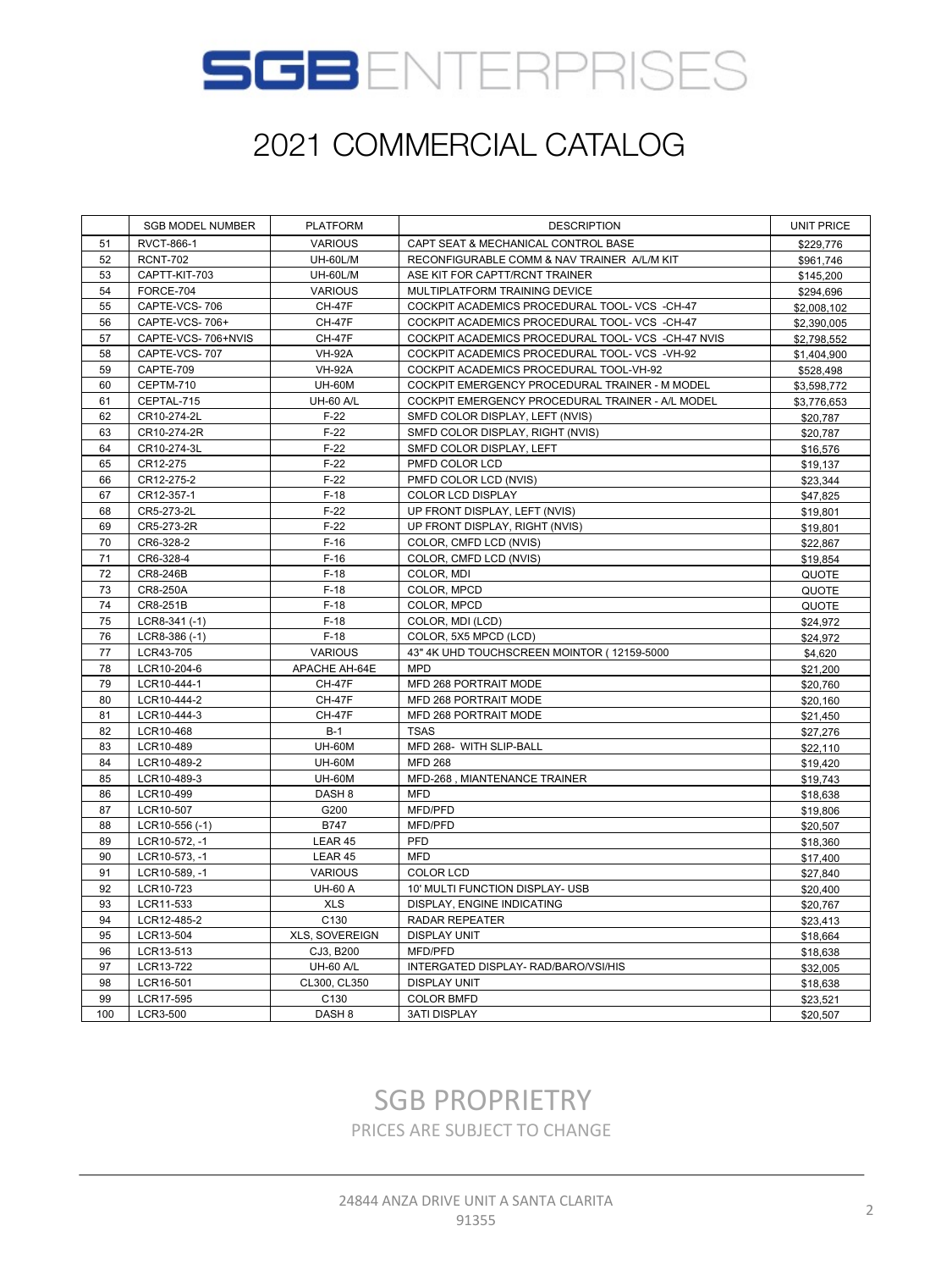

|     | <b>SGB MODEL NUMBER</b> | <b>PLATFORM</b>   | <b>DESCRIPTION</b>                         | <b>UNIT PRICE</b> |
|-----|-------------------------|-------------------|--------------------------------------------|-------------------|
| 101 | LCR3-503                | CL300             | <b>IESI STANDBY DISPLAY</b>                | \$20,507          |
| 102 | LCR3-505                | XLS,CJ3,SOVEREIGN | STANDBY FLIGHT DISPLAY - ESIS              | \$20,507          |
| 103 | LCR3-505-2              | <b>XLS</b>        | STANDBY FLIGHT DISPLAY - ESIS              | \$20,507          |
| 104 | LCR3-505-3              | <b>UH-60M</b>     | STANDBY FLIGHT DISPLAY (NVIS)              | \$22,272          |
| 105 | LCR3-505-4              | <b>UH-60M</b>     | STANDBY FLIGHT DISPLAY                     | \$21,443          |
| 106 | LCR3-505-6              | <b>UH-60M</b>     | STANDBY FLIGHT DISPLAY ESIS (OE Connector) | \$20,507          |
| 107 | LCR3-505-7              | <b>UH-60M</b>     | STANDBY FLIGHT DISPLAY (USB)               | \$20,507          |
| 108 | LCR5-508                | G200              | CDU                                        | \$20,767          |
| 109 | $LCR3-531(-1)$          | G200              | <b>RADIO TUNING UNIT</b>                   | \$20,507          |
| 110 | LCR3-540                | CL300, CL350      | <b>GPS CLOCK</b>                           | QUOTE             |
| 111 | LCR3-542                | $C-130$           | INTEGRATED STANDBY INSTRUMENT              | \$26,762          |
| 112 | LCR3-563                | <b>VARIOUS</b>    | STANDBY FLIGHT DISPLAY - ESIS (Slim Line)  | \$20,507          |
| 113 | LCR3-695                | <b>UH-60 A/L</b>  | <b>RADAR WARNING INDICATOR</b>             | \$13,020          |
| 114 | LCR3-696                | <b>UH-60 A/L</b>  | <b>STORM SCOPE</b>                         | \$13,020          |
| 115 | LCR4-601                | UH-60M, CH-47F    | BACKUP RADIO CONTROL HEAD - ARC-231        | \$18,802          |
| 116 | LCR4-689                | <b>UH-60M</b>     | <b>FPCDU</b>                               | \$22,289          |
| 117 | LCR4-601-2              | UH-60M, CH-47F    | BACKUP RADIO CONTROL HEAD - ARC-231 (NVIS) | \$13,079          |
| 118 | LCR4-691                | UH-60M, CH-47F    | CONTROL MISSION COMPUTER                   | \$16,560          |
| 119 | LCR5-433                | <b>AVCATT</b>     | EUFD COLOR DISPLAY (LCD)                   | \$16,900          |
| 120 | LCR5-435                | $A-10$            | <b>CDU DISPLAY</b>                         | \$24,945          |
| 121 | LCR5-443                | MH-60             | <b>DESKTOP TRAINER</b>                     | \$24,624          |
| 122 | LCR5-460-2              | <b>CH-47F</b>     | CDU 7000 LCD DISPLAY                       | \$26,786          |
| 123 | LCR5-460-3              | <b>CH-47F</b>     | CDU 7000 LCD DISPLAY                       | \$21,482          |
| 124 | LCR5-460-7              | <b>CH-47F</b>     | CDU 7000 LCD DISPLAY                       | \$22,182          |
| 125 | LCR5-490                | $F-18$            | EFD LCD DISPLAY                            | \$10,747          |
| 126 | LCR5-502                | CL300             | CDU                                        | \$20,767          |
| 127 | LCR5-515 (-1 thru -4)   | CJ3               | CDU                                        | \$20,767          |
| 128 | LCR5-517-1              | SOVEREIGN         | <b>MCDU</b>                                | \$20,767          |
| 129 | LCR5-517-2              | AW139             | MCDU - NVIS                                | \$21,427          |
| 130 | LCR5-532                | DASH <sub>8</sub> | ARCDU                                      | \$31,464          |
| 131 | LCR5-534                | <b>XLS</b>        | RADIO MANAGEMENT UNIT                      | \$20,767          |
| 132 | LCR5-553                | $F-16$            | MASTER CAUTION PANEL (LCD)                 | \$7,019           |
| 133 | LCR6-484-2              | C130              | <b>COLOR RADAR</b>                         | \$22,110          |
| 134 | LCR6-583-1              | <b>UH-60M</b>     | FMS, NON ILLUM, USB                        | \$24,679          |
| 135 | LCR6-583-2              | <b>UH-60M</b>     | FMS, ILLUM, OE CONNECTORS                  | \$22,065          |
| 136 | LCR7-438                | AH-64D, AH64E     | TEDAC COLOR DISPLAY                        | \$19,497          |
| 137 | LCR7-438-HC             | AH-64D, AH64E     | TEDAC COLOR DISPLAY w/ hand controllers    | \$48,554          |
| 138 | <b>LCR7-638</b>         | CJ3               | CAUTION ANNUNCIATOR PANEL                  | \$12,995          |
| 139 | LCR7-712                | <b>UH-60 A</b>    | MULTI FUNCTION DISPLAY - GPS               | \$19,248          |
| 140 | LCR8-401                | $F-18$            | <b>COLOR LCD</b>                           | \$26,032          |
| 141 | LCR8-413                | $F-18$            | <b>COLOR LCD</b>                           | \$26,032          |
| 142 | LCR8-432                | $A-10$            | <b>MFCD</b>                                | \$25,579          |
| 143 | <b>LCR8-477</b>         | $F-18$            | COLOR LCD MPCD                             | \$20,769          |
| 144 | LCR9-429                | <b>VARIOUS</b>    | AVCATT LCD DISPLAY                         | \$6,340           |
| 145 | LIGHTPLATE KIT-656      | <b>UH-60M</b>     | LIGHT PLATE KIT                            | \$38,200          |
| 146 | MR10-256-1              | <b>M1A1</b>       | <b>TANK SIMULATOR DISPLAY</b>              | \$19,248          |
| 147 | MR1-224-1               | $F-18$            | <b>NVG SIMULATOR DISPLAY</b>               | \$35,501          |
| 148 | MR1-224-2               | $F-18$            | <b>NVG SIMULATOR DISPLAY</b>               | \$35,501          |
| 149 | MR1-224-3               | $F-18$            | <b>NVG SIMULATOR DISPLAY</b>               | \$35,501          |
| 150 | MR1-224-4               | $F-18$            | <b>NVG SIMULATOR DISPLAY</b>               | \$35,501          |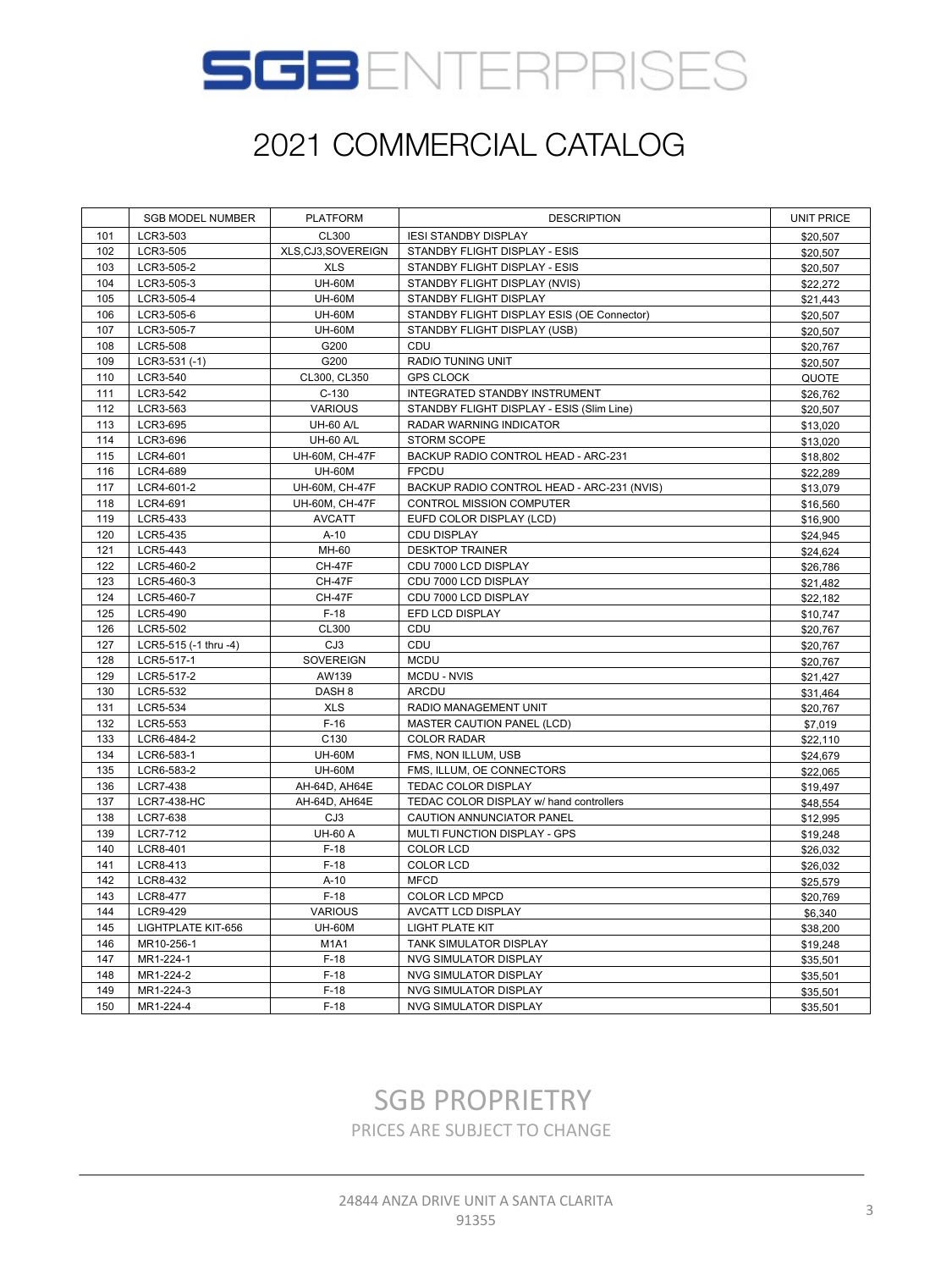

|     | <b>SGB MODEL NUMBER</b> | <b>PLATFORM</b>               | <b>DESCRIPTION</b>                         | <b>UNIT PRICE</b> |
|-----|-------------------------|-------------------------------|--------------------------------------------|-------------------|
| 151 | MR1-224-5               | $F-18$                        | NVG SIMULATOR DISPLAY                      | \$35,501          |
| 152 | MR1-421                 | AH-64D, AH64E                 | <b>IHADSS HDU DRIVER</b>                   | \$21,113          |
| 153 | MR1-422-1               | UH-60M TBOS                   | HUD DISPLAY                                | \$15,600          |
| 154 | MR2-189D                | <b>VARIOUS</b>                | SIMULATOR DISPLAY                          | \$19,248          |
| 155 | MR2-356 (-1)            | <b>M1A1</b>                   | <b>BIOC DISPLAY</b>                        | \$16,865          |
| 156 | MR2-372 (-1)            | M <sub>1</sub> A <sub>1</sub> | <b>BIOC DISPLAY</b>                        | \$16,548          |
| 157 | MR3-187                 | <b>VARIOUS</b>                | <b>MONO HUD DISPLAY</b>                    | \$19,248          |
| 158 | MR3-188 thru -6         | <b>VARIOUS</b>                | <b>MONO RWR DISPLAY</b>                    | \$19,248          |
| 159 | MR3-188-R               | <b>VARIOUS</b>                | MONO RWR DISPLAY (RUGGEDIZED)              | \$20,868          |
| 160 | MR3-276N-1              | $F-16$                        | MONO DED/PFLD DISPLAY (NVIS)               | \$21,597          |
| 161 | MR3-276                 | $F-16$                        | MONO DED/PFLD DISPLAY (NON NVIS)           | \$18,970          |
| 162 | MR3-347                 | $F-16$                        | <b>HUD DISPLAY</b>                         | \$22,214          |
| 163 | MR3-350                 | $F-16$                        | <b>MONO RWR DISPLAY</b>                    | \$19,248          |
| 164 | MR3-355 (-1)            | $F-16$                        | MONO RWR DISPLAY                           | \$19,248          |
| 165 | MR3-404 (-1)            | <b>TBOS</b>                   | <b>MONO RWR DISPLAY</b>                    | \$19,248          |
| 166 | MR3-570, -1             | $F-16$                        | MONO RWR DISPLAY                           | \$19,248          |
| 167 | MR3-577                 | <b>VARIOUS</b>                | <b>MONO RWR DISPLAY</b>                    | \$19,248          |
| 168 | MR3-654-2               | <b>VARIOUS</b>                | SINGLE PACKAGE RWR- APR39                  | \$13,200          |
| 169 | MR8-406                 | <b>OH-58D</b>                 | MONO SIMULATION DISPLAY                    | \$42,744          |
| 170 | MR9-366                 | <b>VARIOUS</b>                | <b>RADAR MONITOR</b>                       | \$21,859          |
| 171 | <b>MZ7KE128</b>         | <b>VARIOUS</b>                | CPU RAID DRIVE MODULE                      | \$270             |
| 172 | 1049-0000               | <b>VARIOUS</b>                | VIDEO MODULE (RIGHT)                       | \$3,110           |
| 173 | 1049-0001               | <b>VARIOUS</b>                | VIDEO MODULE (LEFT)                        | \$3,110           |
| 174 | 4329-4000               | <b>AVCATT</b>                 | REMOTE INTERFACE UNIT                      | \$3,077           |
| 175 | 4780-4000               | <b>VARIOUS</b>                | SIMULATED DIGITAL MULTI-METER              | \$4,087           |
| 176 | 600609                  | <b>VARIOUS</b>                | OTW COMPUTER/X-IG LICENSE FOR VCS SYSTEMS  | \$34,559          |
| 177 | 7281-4000               | <b>VARIOUS</b>                | TRANSPORT CASE W/ CUSTOM FOAM              | \$3,258           |
| 178 | 7397-0000               | <b>UH-60M</b>                 | BACKPLANE INTERFACE PANEL                  | \$3,077           |
| 179 | 7939-0001               | <b>VARIOUS</b>                | DESKTOP CONSOLE INTEGRATED ASSEMBLY        | \$8,684           |
| 180 | 7080-0000               | <b>UH-60M</b>                 | MAIN INSTRUMENT PANEL                      | \$18,012          |
| 181 | 700915                  | UH-60 A/L/M                   | RCNT/CAPTT FOOT SWITCH                     | \$1,194           |
| 182 | 8361-0000               | <b>UH-60M</b>                 | BLADE DE-ICE TEST PANEL LIGHT PLATE        | \$2,243           |
| 183 | 8362-9001               | <b>UH-60M</b>                 | BLADE DE-ICE TEST PANEL MOUNTING PLATE     | \$503             |
| 184 | 8461-1600               | UH-60 A/L/M                   | CAPTT DVI VIDEO CABLES                     | \$384             |
| 185 | 8539-0000               | <b>UH-60M</b>                 | HANDLE, APU FIRE PULL                      | \$17,400          |
| 186 | 8599-0000               | <b>UH-60M</b>                 | BLADE DE-ICE CONTROL PANEL LIGHT PLATE     | \$2,512           |
| 187 | 8600-9001               | <b>UH-60M</b>                 | BLADE DE-ICE CONTROL PANEL MOUNTING PLATE  | \$522             |
| 188 | 8669-9200               | <b>UH-60M</b>                 | ROTOR BRAKE HANDLE                         | \$3,936           |
| 189 | 800110                  | <b>UH-60 A/L/M</b>            | CAPTT/RCNT/VCS CPU MODULE                  | \$6,452           |
| 190 | 800112                  | <b>VARIOUS</b>                | AUDIO System for CAPT-E and CAPT-E-VCS     | \$6,588           |
| 191 | 800138                  | VARIOUS                       | VCS CPU MODULE UPGRADE                     | \$8,757           |
| 192 | 800175                  | UH-60 A/L/M                   | CAPTT VIDEO MODULE                         | \$2,220           |
| 193 | 9001-4001               | <b>UH-60M</b>                 | LOWER CONSOLE KIT                          | \$24,000          |
| 194 | 9116-1600               | <b>UH-60M</b>                 | ENGINE IGNITION KEY LOCK                   | \$1,214           |
| 195 | 9306-1600               | <b>UH-60M</b>                 | MFD POWER ADAPTER CABLE                    | \$900             |
| 196 | 9307-1600               | <b>UH-60M</b>                 | MFD RS-422 AND VIDEO ADJUST ADAPATER CABLE | \$1,400           |
| 197 | 9308-1600               | <b>UH-60M</b>                 | MFD DVI-I VIDEO ADAPTER CABLE              | \$900             |
| 198 | 9309-1600               | <b>UH-60M</b>                 | FMS POWER ADAPTER CABLE                    | \$900             |
| 199 | 9310-1600               | <b>UH-60M</b>                 | FMS RS-422 AND VIDEO ADJUSTER CABLE        | \$900             |
| 200 | 9311-1600               | <b>UH-60M</b>                 | FMS DVI-I VIDEO ADAPTER CABLE              | \$1,300           |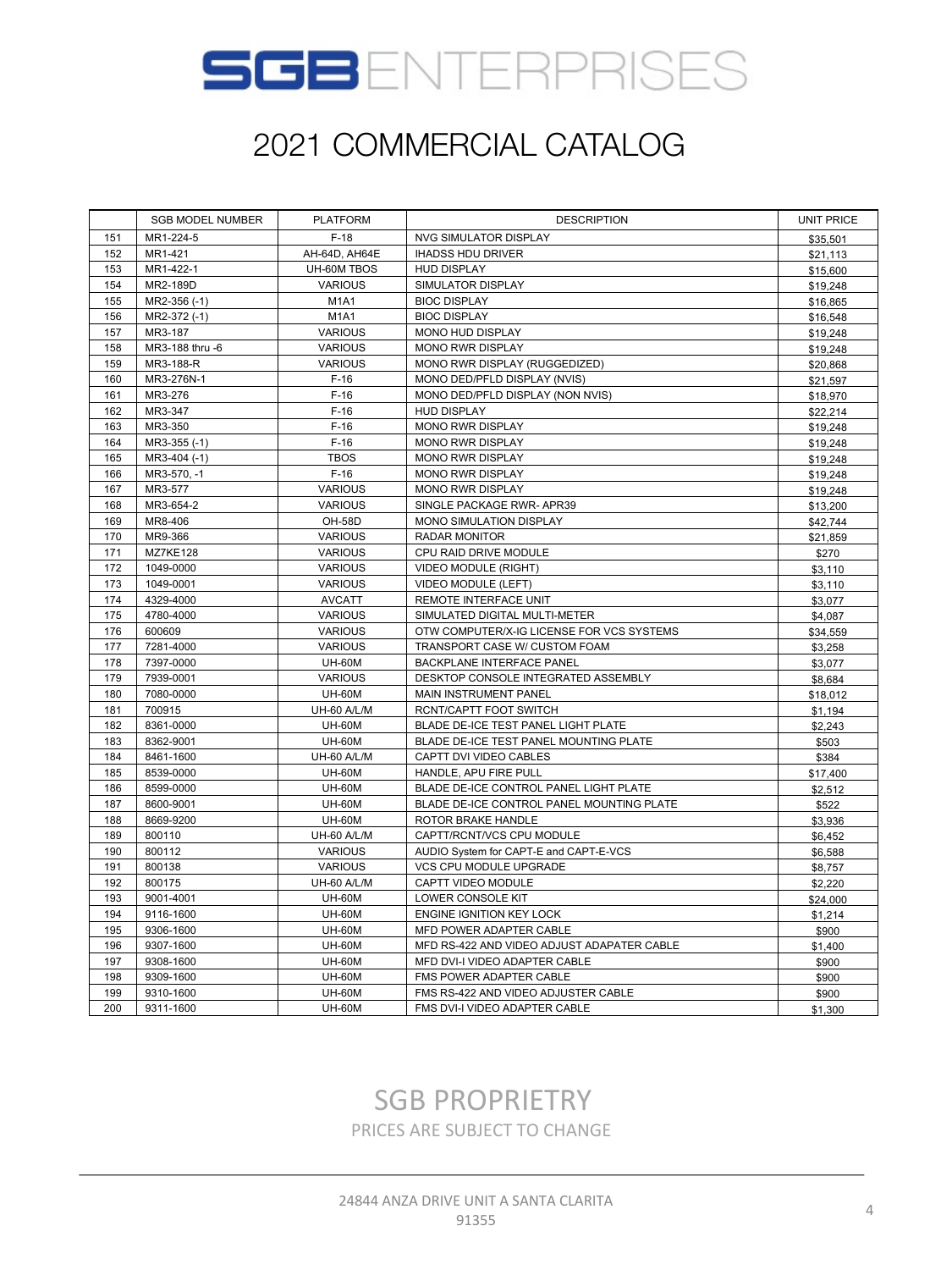

|     | <b>SGB MODEL NUMBER</b> | <b>PLATFORM</b>    | <b>DESCRIPTION</b>                                   | <b>UNIT PRICE</b> |
|-----|-------------------------|--------------------|------------------------------------------------------|-------------------|
| 201 | 9476-900X               | <b>UH-60M</b>      | MAIN INSTRUMENT PLACARDS                             | \$1.080           |
| 202 | 9486-6000               | <b>VARIOUS</b>     | IOS CONTROL STATION                                  | \$1,846           |
| 203 | 900038                  | <b>VARIOUS</b>     | MATROX VIDEO MODULE (GEN I)                          | \$782             |
| 204 | 900044                  | <b>VARIOUS</b>     | SGB INTEGRATED CPU SYSTEM                            | \$5,063           |
| 205 | 905588                  | <b>UH-60M</b>      | ESIS VIDEO CABLE                                     | \$756             |
| 206 | 10027-4000              | UH-60 A/L/M        | <b>COCKPIT SEATS</b>                                 | \$15,467          |
| 207 | 10287-0001              | <b>VARIOUS</b>     | USB INTERFACE MODULE                                 | \$2,212           |
| 208 | 10288-0000              | <b>VARIOUS</b>     | 5&12VDC POWER MODULE                                 | \$2,280           |
| 209 | 10288-0001              | <b>VARIOUS</b>     | 5&12VDC POWER MODULE                                 | \$2,280           |
| 210 | 10288-0002              | <b>VARIOUS</b>     | 24 VDC PPOWER MODULE                                 | \$1,464           |
| 211 | 10517-0000              | <b>VARIOUS</b>     | COLLECTIVE GRIP AND SHAFT                            | \$10,080          |
| 212 | 10525-9001              | <b>VARIOUS</b>     | FLIGHT CONTROL INTERFACE MODULE                      | \$10,080          |
| 213 | 10603-0000              | <b>VARIOUS</b>     | CYCLIC GRIP AND SHAFT                                | \$10,080          |
| 214 | 10629-0000              | <b>VARIOUS</b>     | CYCLIC GRIP AND SHAFT                                | \$10,080          |
| 215 | 11149-1600              | AH-64E             | <b>MPD HARNESS</b>                                   | \$1,250           |
| 216 | 11149-1601              | AH-64E             | <b>MPD HARNESS</b>                                   | \$1,250           |
| 217 | 11149-1602              | AH-64E             | <b>MPD HARNESS</b>                                   | \$1,250           |
| 218 | 11149-1603              | AH-64E             | <b>MPD HARNESS</b>                                   | \$1,250           |
| 219 | 11150-1601              | AH-64E             | <b>EUFD HARNESS</b>                                  | \$1,008           |
| 220 | 11150-1602              | AH-64E             | <b>EUFD HARNESS</b>                                  | \$1,008           |
| 221 | 11151-1601              | AH-64E             | <b>SFD HARNESS</b>                                   | \$1,008           |
| 222 | 11151-1602              | AH-64E             | <b>SFD HARNESS</b>                                   | \$1,008           |
| 223 | 11152-1600              | AH-64E             | <b>TEDAC HARNESS</b>                                 | \$1,008           |
| 224 | 13269-4000              | UH-60 A/L/M        | VCS NOSE FRAME ASSEMBLY                              | \$7,862           |
| 225 | PNL-ACCB-281-2          | <b>UH-60M</b>      | AUX CABIN HEATER CONTROL PANEL (NVIS)                | \$1,938           |
| 226 | PNL-ACP-227             | CJ3                | AUDI0 CONTROL PANEL                                  | \$11,640          |
| 227 | PNL-ADF-488             | <b>UH-60 A/L</b>   | ADF CONTROL PANEL                                    | \$13,440          |
| 228 | PNL-ACP-368             | <b>B757</b>        | AUDIO CONTROL PANEL                                  | \$17,400          |
| 229 | PNL-ACP-493             | UH-60 A/L/ CH-47F  | ARC 231 CONTROL PANEL                                | \$3,070           |
| 230 | PNL-ADP-379             | <b>UH-60M</b>      | ADAPTER PLATE PANEL                                  | \$2,220           |
| 231 | PNL-AFCS-242            | <b>CH-47F</b>      | AUTOMATIC FLIGHT CONTROL SYSTEM, ILLUM               | \$7,620           |
| 232 | PNL-AFCS-242-1          | <b>CH-47F</b>      | AUTOMATIC FLIGHT CONTROL SYSTEM, NOT ILLUM           | \$5,158           |
| 233 | PNL-AFCS-253            | <b>UH-60M</b>      | STABILATOR/AUTOFLIGHT CONTROL PANEL, ILLUM, SIM NVIS | \$11,160          |
| 234 | PNL-AFCS-253-1          | <b>UH-60M</b>      | STABILATOR/AUTOFLIGHT CONTROL PANEL, NOT ILLUM       | \$10,932          |
| 235 | PNL-AFCS-253-2 (-E)     | <b>UH-60M</b>      | STABILATOR/AUTOFLIGHT CONTROL PANEL (NVIS)           | \$11,796          |
| 236 | PNL-AFCS-492            | <b>UH-60 A/L</b>   | STABILATOR/AUTOFLIGHT CONTROL PANEL (NVIS)           | \$14,160          |
| 237 | <b>PNL-AFM-283 (E)</b>  | <b>UH-60M</b>      | AUX FUEL MANAGEMENT PANEL, ILLUM, SIM NVIS           | \$5,579           |
| 238 | <b>PNL-AFM-283-1</b>    | <b>UH-60M</b>      | AUX FUEL MANAGEMENT PANEL, NOT ILLUM                 | \$4,093           |
| 239 | <b>PNL-AFM-283-2</b>    | <b>UH-60M</b>      | AUX FUEL MANAGEMENT PANEL (NVIS)                     | \$5,790           |
| 240 | PNL-AFM-525             | <b>UH-60 A/L</b>   | AUX FUEL MANAGEMENT PANEL (NVIS)                     | \$13,896          |
| 241 | PNL-AFMP-380            | <b>UH-60V</b>      | <b>AUX FUEL PANEL</b>                                | \$15,372          |
| 242 | PNL-AHRU-499            | <b>UH-60 A/L</b>   | AHRU CONTROL PANEL                                   | \$10,776          |
| 243 | PNL-AJH-412             | <b>UH-60M</b>      | AUDIO JACK HOUSING                                   | \$853             |
| 244 | PNL-APR-497             | <b>UH-60 A/L/M</b> | APR 39 CONTROL PANEL                                 | \$2,256           |
| 245 | PNL-ARC-483             | <b>UH-60 A/L</b>   | ARC 231 INDICATOR                                    | \$11,844          |
| 246 | PNL-ARM-307             | AH-64D, AH64E      | <b>ARMAMENT PANEL</b>                                | \$5,760           |
| 247 | PNL-ASE-326             | <b>CH-47F</b>      | ASE/JETTISON CONTROL PANEL, NOT ILLUM                | \$4,246           |
| 248 | <b>PNL-ASE-326-1</b>    | <b>CH-47F</b>      | ASE/JETTISON CONTROL PANEL, ILLUM                    | \$5,968           |
| 249 | <b>PNL-ASI-515</b>      | <b>UH-60 A/L</b>   | AIR SPEED INDICATOR                                  | \$9,360           |
| 250 | <b>PNL-ATI-332</b>      | <b>CH-47F</b>      | ANTI-ICE PANEL, NOT ILLUM                            | \$4,190           |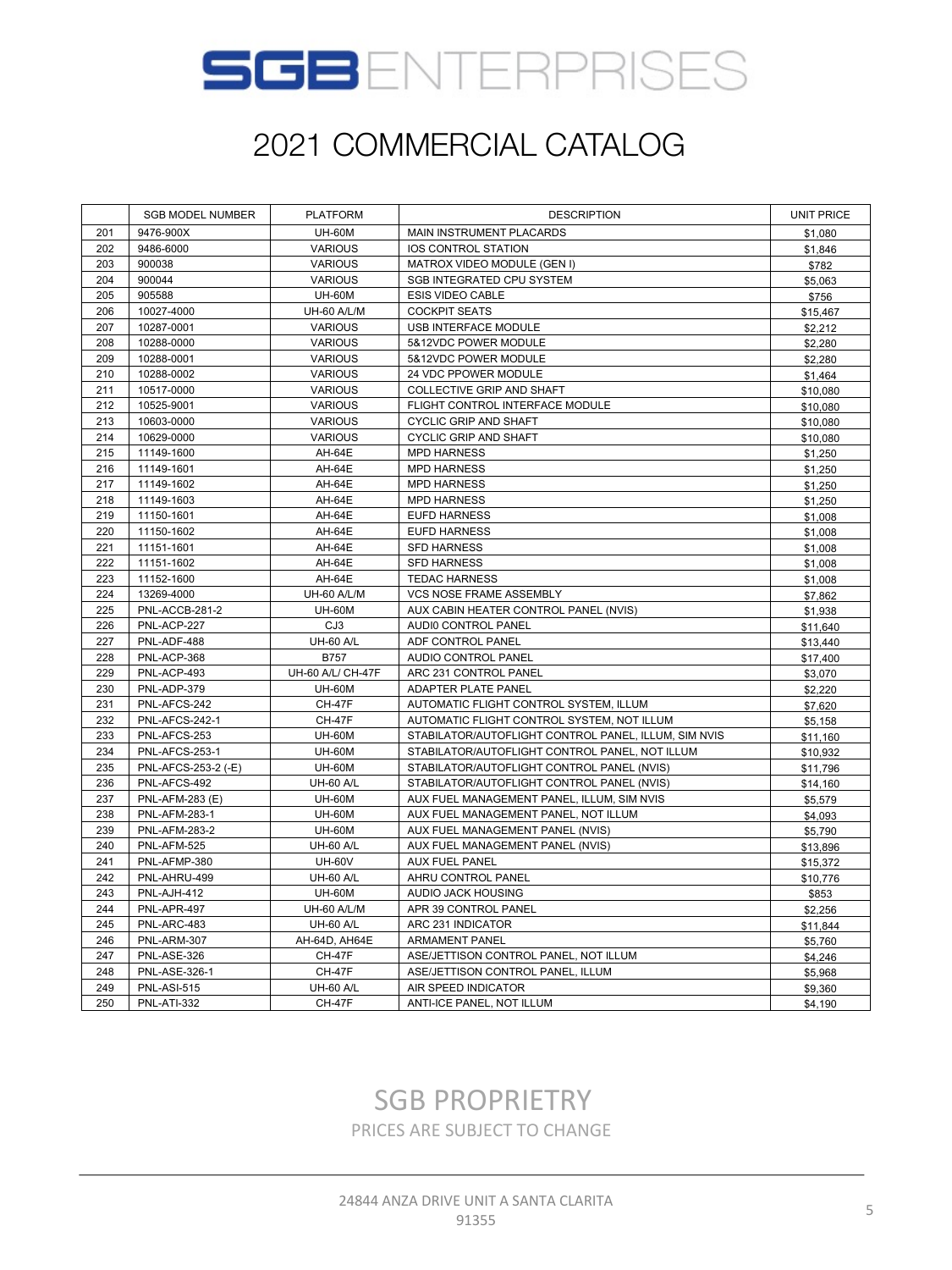

|     | <b>SGB MODEL NUMBER</b> | <b>PLATFORM</b>  | <b>DESCRIPTION</b>                                  | <b>UNIT PRICE</b> |
|-----|-------------------------|------------------|-----------------------------------------------------|-------------------|
| 251 | PNL-ATI-332-1           | <b>CH-47F</b>    | ANTI-ICE PANEL, ILLUM NVIS                          | \$5,317           |
| 252 | PNL-AUX-506             | <b>UH-60 A/L</b> | AUXILLIARY CIRCUIT BREAKER PANEL                    | \$11,772          |
| 253 | PNL-AUTOPLT-230         | CJ3              | AUTOPILOT PANEL                                     | Quote             |
| 254 | PNL-BAR-551             | <b>UH-60 A/L</b> | <b>BARO ALTIMETER</b>                               | \$29,736          |
| 255 | <b>PNL-BCB-276-1</b>    | <b>UH-60M</b>    | NO.1 BATTERY BUS/CB PANEL                           | \$3,804           |
| 256 | <b>PNL-BCB-276-2</b>    | <b>UH-60M</b>    | NO.1 BATTERY BUS/CB PANEL                           | \$3,074           |
| 257 | PNL-BCB-276-3 (-E)      | <b>UH-60M</b>    | NO.1 BATTERY BUS/CB PANEL                           | \$5,783           |
| 258 | <b>PNL-BCB-277-1</b>    | <b>UH-60M</b>    | NO.2 BATTERY BUS/CB PANEL                           | \$3,804           |
| 259 | <b>PNL-BCB-277-2</b>    | <b>UH-60M</b>    | NO.2 BATTERY BUS/CB PANEL                           | \$3,074           |
| 260 | PNL-BCB-277-3 (-E)      | <b>UH-60M</b>    | NO.2 BATTERY BUS/CB PANEL                           | \$4,595           |
| 261 | PNL-BDI-269             | <b>UH-60M</b>    | BLADE DE-ICE CONTROL PANEL, ILLUM, SIM NVIS         | \$5,770           |
| 262 | PNL-BDI-269-1           | <b>UH-60M</b>    | BLADE DE-ICE CONTROL PANEL, NOT ILLUM               | \$2,752           |
| 263 | PNL-BDI-269-2 (-E)      | <b>UH-60M</b>    | BLADE DE-ICE CONTROL PANEL (NVIS)                   | \$4,470           |
| 264 | PNL-BDI-523             | <b>UH-60 A/L</b> | BLADE DE-ICE CONTROL UNIT (NVIS)                    | \$14,946          |
| 265 | PNL-BDIT-273            | <b>UH-60M</b>    | BLADE DE-ICE TEST PANEL, ILLUM, SIM NVIS            | \$5,854           |
| 266 | PNL-BDIT-273-1          | <b>UH-60M</b>    | BLADE DE-ICE TEST PANEL, NOT ILLUM                  | \$3,756           |
| 267 | PNL-BDIT-273-2 (-E)     | <b>UH-60M</b>    | BLADE DE-ICE TEST PANEL (NVIS)                      | \$4,643           |
| 268 | PNL-BLP-561             | <b>CH-47F</b>    | <b>BAT LOW PANEL</b>                                | \$1,800           |
| 269 | PNL-BRCH-285            | <b>UH-60M</b>    | ARC-231 BACKUP RADIO CONTROL PANEL, ILLUM, SIM NVIS | \$4,031           |
| 270 | PNL-BRCH-285-1          | <b>UH-60M</b>    | ARC-231 BACKUP RADIO CONTROL PANEL, NOT ILLUM       | \$2,887           |
| 271 | PNL-BRCH-285-2 (-E)     | <b>UH-60M</b>    | ARC-231 BACKUP RADIO CONTROL PANEL (NVIS)           | \$3,619           |
| 272 | PNL-BUB-498             | <b>UH-60 A/L</b> | BATTERY UTILITY BUS CIRCUIT BREAKER PANEL           | \$3,696           |
| 273 | PNL-CAP-527             | <b>UH-60 A/L</b> | CAUTION ADVISORY PANEL                              | \$19,896          |
| 274 | PNL-CCP-228             | AH-64D, AH64E    | COMMUNICATIONS CONTROL PANEL                        | \$16,200          |
| 275 | PNL-CCP-240             | B350             | <b>CURSOR CONTROL PANEL</b>                         | \$11,400          |
| 276 | PNL-CCS-301             | <b>UH-60M</b>    | CENTER CONSOLE WITH SMART BOX                       | \$24,960          |
| 277 | PNL-CCP-370             | <b>UH-65E</b>    | CAAS CONTROL PANEL                                  | \$15,420          |
| 278 | PNL-CDU-524             | <b>UH-60 A/L</b> | CENTRAL DISPLAY UNIT                                | \$22,296          |
| 279 | PNL-CGI-328             | CH-47F           | CGI TEST/BKUP RAD/ANT, NOT ILLUM                    | \$4,235           |
| 280 | <b>PNL-CGI-328-1</b>    | <b>CH-47F</b>    | CGI TEST/BKUP RAD/ANT, ILLUM NVIS                   | \$6,568           |
| 281 | PNL-CGS-272-1-L, -1-R   | <b>UH-60M</b>    | COLLECTIVE GRIP AND SHAFT                           | \$19,843          |
| 282 | PNL-CGS-272-2-L, -2-R   | <b>UH-60M</b>    | COLLECTIVEC GRIP AND SHAFT                          | \$19,843          |
| 283 | PNL-CGS-286             | <b>UH-60M</b>    | CYCLIC GRIP AND SHAFT                               | \$19,843          |
| 284 | PNL-CGS-286-1 (-E)      | <b>UH-60M</b>    | <b>CYCLIC GRIP AND SHAFT</b>                        | \$19,843          |
| 285 | PNL-CGS-286 -2 (-E)     | <b>UH-60M</b>    | CYCLIC GRIP AND SHAFT                               | \$19,843          |
| 286 | PNL-CGS-286-3 (-E)      | <b>UH-60M</b>    | CYCLIC GRIP AND SHAFT                               | \$19,843          |
| 287 | PNL-CGS-286-4 (-E)      | <b>UH-60M</b>    | CYCLIC GRIP AND SHAFT                               | \$19,843          |
| 288 | PNL-CHF-485             | <b>UH-60 A/L</b> | CHAFF CONTROL PANEL                                 | \$7,176           |
| 289 | PNL-CHH-330             | <b>CH-47F</b>    | CARGO HOOK/HOIST PANEL, NOT ILLUM                   | \$8,492           |
| 290 | PNL-CHH-330-1           | <b>CH-47F</b>    | CARGO HOOK/HOIST PANEL, NVIS ILLUM                  | \$10,122          |
| 291 | PNL-CHH-330-1           | <b>CH-47F</b>    | CARGO HOOK/HOIST PANEL, ILLUM NVIS                  | \$10,122          |
| 292 | <b>PNL-CHI-258</b>      | <b>UH-60M</b>    | ARC-231 BACKUP RADIO CONTROL INDICATOR              | \$12,761          |
| 293 | PNL-CHS-567             | <b>CH-47F</b>    | AIRCRAFT SEAT ASSEMBLY                              | \$6,227           |
| 294 | PNL-CIC-486             | <b>UH-60 A/L</b> | INTERCOMMUNICATION PANEL                            | \$9,598           |
| 295 | PNL-CIS-518             | <b>UH-60 A/L</b> | CIS MODE SELECTOR PANEL                             | \$9,319           |
| 296 | PNL-CJH-310             | AH-64D, AH64E    | CANOPY JETTISON HANDLE                              | \$8,640           |
| 297 | PNL-CKP-233             | CJ3              | CKP-3000 COURSE PANEL                               | \$11,160          |
| 298 | PNL-CLK-522             | <b>UH-60 A/L</b> | <b>CLOCK</b>                                        | \$6,600           |
| 299 | PNL-CLT-333             | <b>CH-47F</b>    | CPLT LIGHT PANEL, NOT ILLUM                         | \$3,220           |
| 300 | PNL-CLT-333-1           | <b>CH-47F</b>    | CPLT LIGHT PANEL, ILLUM NVIS                        | \$4,721           |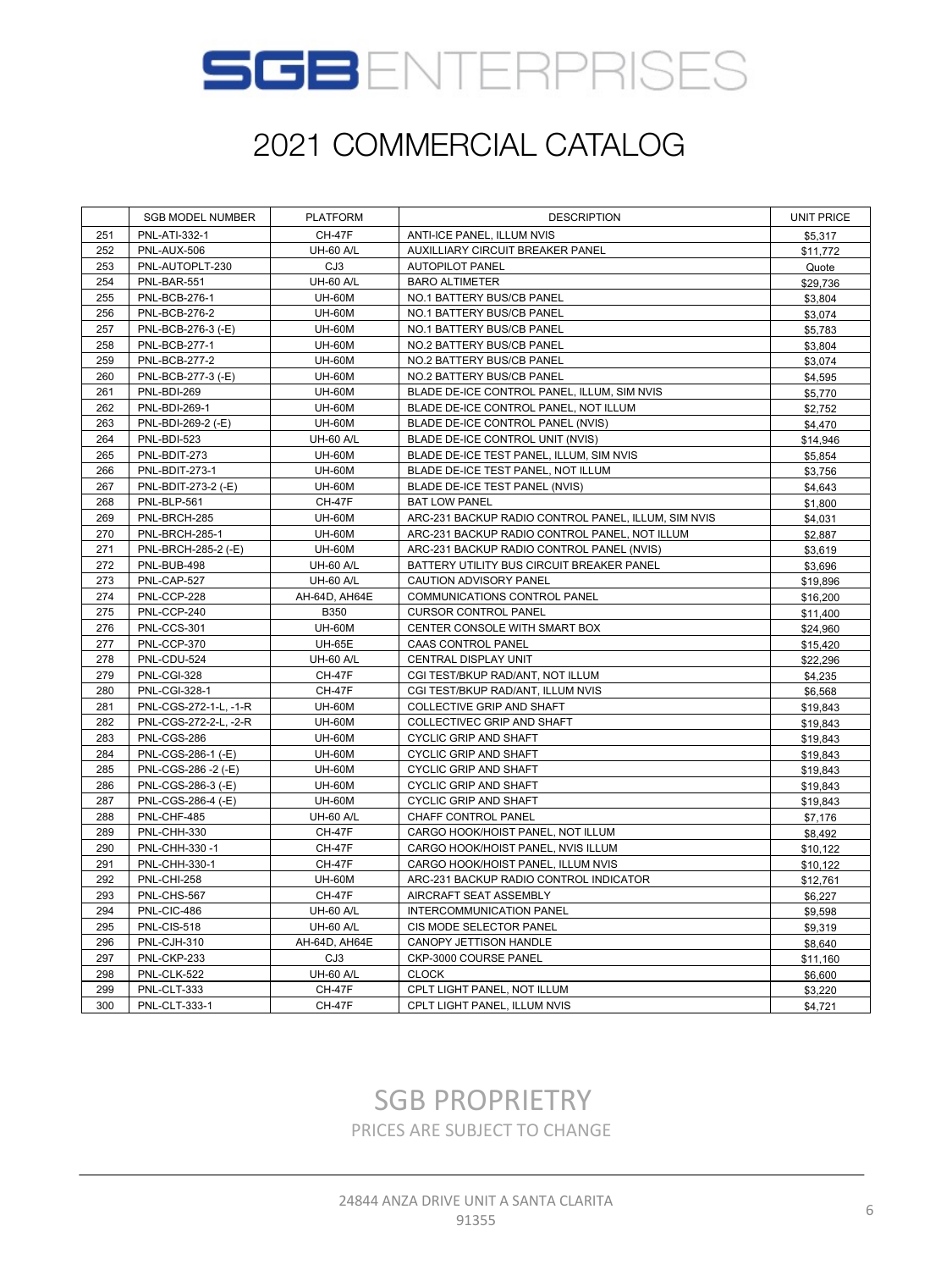

|     | <b>SGB MODEL NUMBER</b> | <b>PLATFORM</b>  | <b>DESCRIPTION</b>                         | <b>UNIT PRICE</b> |
|-----|-------------------------|------------------|--------------------------------------------|-------------------|
| 301 | PNL-COL-339             | <b>CH-47F</b>    | THRUST CONTROL AND SHAFT                   | \$19,776          |
| 302 | PNL-COL-419             | AH-64D, AH64E    | COLLECTIVE GRIP AND SHAFT                  | \$22,332          |
| 303 | PNL-COL-467             | <b>UH-60 A/L</b> | COLLECTIVE GRIP AND SHAFT                  | \$19,889          |
| 304 | PNL-COLP-510            | <b>UH-60 A/L</b> | COLLECTIVE GRIP AND SHAFT - PILOT          | \$21,598          |
| 305 | PNL-COLC-511            | <b>UH-60 A/L</b> | COLLECTIVE GRIP AND SHAFT - CO-PILOT       | \$22,910          |
| 306 | PNL-CPCC-382            | <b>UH-60M</b>    | AUX CIRCUIT SUPPORT ASSY                   | \$5,675           |
| 307 | PNL-CMWS-365-2          | UH-60M/L         | COMMON MISSLE WARNING SYSTEM CONTROL PANEL | \$3,576           |
| 308 | PNL-CRN-322             | <b>CH-47F</b>    | <b>CHRONOMETER</b>                         | \$6,240           |
| 309 | PNL-CRSHDG-231          | CJ3              | <b>COURSE HEADING PANEL</b>                | \$9,360           |
| 310 | PNL-CSC-424             | <b>UH-60 A/L</b> | COMPASS CONTROL PANEL                      | \$7,188           |
| 311 | PNL-CURSCTRL-232        | CJ3              | <b>CURSER CONTROL PANEL</b>                | \$11,856          |
| 312 | PNL-CURSCTRL-240        | B350             | <b>CURSER CONTROL PANEL</b>                | \$11,856          |
| 313 | PNL-CYC-303             | AH-64D, AH64E    | <b>CYCLIC GRIP AND SHAFT</b>               | \$18,223          |
| 314 | PNL-CYC-338             | <b>CH-47F</b>    | <b>CYCLIC GRIP AND SHAFT</b>               | \$18,924          |
| 315 | PNL-CYC-509             | <b>UH-60 A/L</b> | <b>CYCLIC GRIP AND SHAFT</b>               | \$17,998          |
| 316 | PNL-CYC-582             | <b>UH-60 A/L</b> | CYCLIC GRIP AND SHAFT                      | \$17,600          |
| 317 | PNL-CVR-325             | UH-60M, CH-47F   | COCKPIT VOICE RECORDER PANEL               | \$2,993           |
| 318 | PNL-DCLK-374            | <b>UH-60M</b>    | <b>DIGITAL CLOCK</b>                       | \$6,696           |
| 319 | PNL-DCP-239             | CJ3              | DISPLAY CONTROL PANEL                      | \$13,920          |
| 320 | PNL-DISP-274            | <b>UH-60M</b>    | DISPENCE CONTROL PANEL, ILLUM, SIM NVIS    | \$5,206           |
| 321 | <b>PNL-DISP-274-1</b>   | <b>UH-60M</b>    | DISPENCE CONTROL PANEL, NOT, SIM NVIS      | \$2,352           |
| 322 | PNL-DISP-274-2 (-E)     | <b>UH-60M</b>    | DISPENCE CONTROL PANEL, ILLUM, NVIS        | \$3,576           |
| 323 | PNL-DPM-639             | UH-60M/L         | DISPLAY POWER MODULE (REMOTE)              | \$2,280           |
| 324 | PNL-DSP-234             | CJ3              | <b>DISPLAY CONTROL PANEL</b>               | \$13,920          |
| 325 | PNL-DTU-259             | <b>UH-60M</b>    | <b>DTU</b>                                 | \$7,820           |
| 326 | PNL-DTU-259-1           | <b>UH-60M</b>    | <b>DTU</b>                                 | \$6,858           |
| 327 | PNL-DTU-327             | <b>CH-47F</b>    | <b>DTU PANEL</b>                           | \$18,254          |
| 328 | PNL-EAP-336             | <b>CH-47F</b>    | EAPS PANEL, NOT ILLUM                      | \$2,712           |
| 329 | PNL-EAP-336-1           | <b>CH-47F</b>    | EAPS PANEL, ILLUM NVIS                     | \$5,440           |
| 330 | PNL-ECC-288             | <b>CH-47F</b>    | ENGINE CONDITION PANEL- NVIS ILLUM         | \$18,658          |
| 331 | <b>PNL-ECC-288-1</b>    | <b>CH-47F</b>    | ENGINE CONDITION PANEL                     | \$17,457          |
| 332 | PNL-ECP-256             | <b>UH-60M</b>    | EMERGENCY CONTROL PANEL, ILLUM, SIM NVIS   | \$5,656           |
| 333 | <b>PNL-ECP-256-1</b>    | <b>UH-60M</b>    | EMERGENCY CONTROL PANEL, NOT ILLUM         | \$2,022           |
| 334 | PNL-ECP-256-2 (-E)      | <b>UH-60M</b>    | EMERGENCY CONTROL PANEL, ILLUM, NVIS       | \$3,607           |
| 335 | PNL-ELEC-566            | <b>CH-47F</b>    | ELECTRICAL PANEL, ILLUM NVIS BLOCK II      | \$4,672           |
| 336 | PNL-ELEC-290            | <b>CH-47F</b>    | ELECTRICAL PANEL, ILLUM NVIS               | \$5,703           |
| 337 | PNL-ELEC-290-1          | <b>CH-47F</b>    | ELECTRICAL PANEL, NON ILLUM                | \$2,724           |
| 338 | PNL-EMER-306            | AH-64D, AH64E    | <b>EMERGENCY HYD PANEL</b>                 | \$7,200           |
| 339 | PNL-EQA-255             | <b>UH-60M</b>    | ENGINE THROTTLE QUADRANT                   | \$36,200          |
| 340 | PNL-EQA-255-2           | <b>UH-60M</b>    | ENGINE THROTTLE QUADRANT (NVIS)            | \$38,400          |
| 341 | <b>PNL-EQA-255-3</b>    | <b>UH-60M</b>    | ENGINE THROTTLE QUADRANT (NVIS)            | \$36,200          |
| 342 | <b>PNL-EQA-255-4</b>    | <b>UH-60M</b>    | ENGINE THROTTLE QUADRANT                   | \$36,200          |
| 343 | PNL-EQA-255-L           | <b>UH-60 A/L</b> | ENGINE THROTTLE QUADRANT (NVIS)            | \$38,400          |
| 344 | PNL-EQA-553             | <b>UH-60 M</b>   | ENGINE THROTTLE QUADRANT (NVIS)            | \$38,688          |
| 345 | PNL-EQA-553             | <b>UH-60 M</b>   | ENGINE THROTTLE QUADRANT                   | \$33,290          |
| 346 | PNL-ESC-383             | <b>UH-60M</b>    | E-STOP CONTROL PANEL                       | \$4,571           |
| 347 | <b>PNL-ESS-270-2</b>    | <b>UH-60M</b>    | STORES JETTISON CONTROL PANEL              | \$6,711           |
| 348 | PNL-ERA-564             | <b>CH-47F</b>    | ESIS/RAD ALT INSTRUMENT                    | \$20,256          |
| 349 | PNL-ERD-563             | <b>CH-47F</b>    | ESIS/APR 39 INSTRUMENT ASSY                | \$20,542          |
| 350 | PNL-ESP-324             | <b>CH-47F</b>    | EMER SWITCH PANEL, NOT ILLUM               | \$3,629           |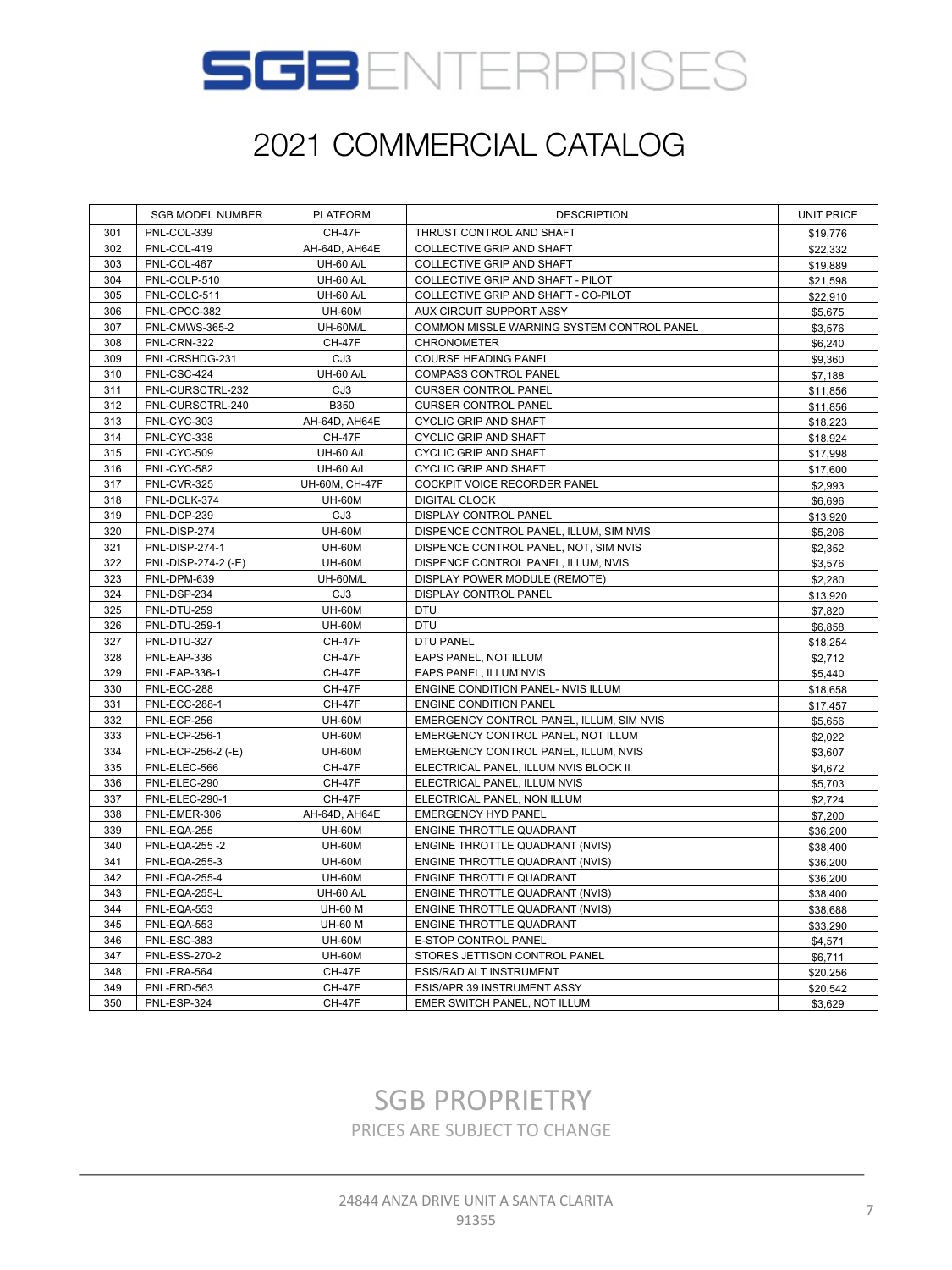

|     | <b>SGB MODEL NUMBER</b> | <b>PLATFORM</b>    | <b>DESCRIPTION</b>                            | <b>UNIT PRICE</b> |
|-----|-------------------------|--------------------|-----------------------------------------------|-------------------|
| 351 | PNL-ESP-324-1           | <b>CH-47F</b>      | EMER SWITCH PANEL, ILLUM NVIS                 | \$5,101           |
| 352 | PNL-FADEC-289           | <b>CH-47F</b>      | FADEC PANEL, ILLUM, NVIS                      | \$7,158           |
| 353 | PNL-FADEC-289-1         | <b>CH-47F</b>      | FADEC PANEL, NON ILLUM                        | \$2,743           |
| 354 | PNL-FBP-494             | <b>UH-60 A/L</b>   | FUEL BOOST PUMP CONTROL                       | \$4,412           |
| 355 | PNL-FATG-504            | <b>UH-60 A/L</b>   | FREE AIR TEMPERATURE GAUGE                    | \$8,160           |
| 356 | <b>PNL-FCI-536</b>      | <b>UH-60 A/L/M</b> | FLIGHT CONTROL INTERFACE MODULE               | \$4,612           |
| 357 | PNL-FCP-287             | <b>CH-47F</b>      | FUEL CONTROL PANEL, ILLUM, NVIS               | \$6,364           |
| 358 | <b>PNL-FCP-287-1</b>    | <b>CH-47F</b>      | FUEL CONTROL PANEL, NON ILLUM                 | \$2,156           |
| 359 | PNL-FDDCP-179           | <b>UH-60M</b>      | FDDCP DISPLAY, NON-ILLUM, USB                 | \$23,712          |
| 360 | PNL-FDDCP-293           | <b>UH-60M</b>      | FDDCP DISPLAY, ILLUM, OE CONNECTORS           | \$24,586          |
| 361 | PNL-FEP-321             | <b>CH-47F</b>      | FIRE EMER PANEL, NOT ILLUM                    | \$8,653           |
| 362 | PNL-FEP-321-1           | <b>CH-47F</b>      | FIRE EMER PANEL, ILLUM NVIS                   | \$10,937          |
| 363 | PNL-FGP-241             | CJ3                | FLIGHT GUIDANCE PANEL                         | Quote             |
| 364 | PNL-FLR-250             | <b>UH-60M</b>      | <b>FLIR GRIP</b>                              | \$11,512          |
| 365 | PNL-FUEL-422-1          | <b>CH-47F</b>      | FUEL CONTROL PANEL, ILLUM, NVIS BLOCK II      | \$5,371           |
| 366 | PNL-GPS-491             | <b>UH-60 A/L</b>   | ASN-128 DOPPLER NAVIGATION SET                | \$19,200          |
| 367 | PNL-GPSA-530            | <b>UH-60 A/L</b>   | GPS 128 D ANNUNCIATORS (NO PCMCIA)            | \$9,000           |
| 368 | PNL-HCU-373             | <b>UH-60M</b>      | <b>FLIR GRIP</b>                              | \$30,697          |
| 369 | PNL-HFC-500             | <b>UH-60 A/L</b>   | ARC 220 HF CONTROL PANEL                      | \$16,560          |
| 370 | <b>PNL-HSI-549</b>      | <b>UH-60 A/L</b>   | HORIZONTAL SITUATION INDICATOR                | \$67,056          |
| 371 | PNL-HTW-331             | <b>CH-47F</b>      | HEATING/TROOP WARNING PANEL                   | \$4,049           |
| 372 | PNL-HTW-331-1           | <b>CH-47F</b>      | HEATING/TROOP WARNING PANEL, ILLUM NVIS       | \$7,482           |
| 373 | PNL-HYD-291             | <b>CH-47F</b>      | HYDRAULIC PANEL, ILLUM, NVIS                  | \$5,855           |
| 374 | PNL-HYD-291-1           | <b>CH-47F</b>      | HYDRAULIC PANEL, NON ILLUM                    | \$1,564           |
| 375 | PNL-HUD-501             | <b>UH-60 A/L</b>   | AVS-7 HUD CONVERTER CONTROL UNIT              | \$10,796          |
| 376 | PNL-ICCS-299            | <b>UH-60M</b>      | INFRARED COUNTERMEASURES CONTROL PANEL        | \$3,214           |
| 377 | <b>PNL-ICS-146</b>      | UH-60M, CH-47F     | <b>ICS PANEL</b>                              | \$11,251          |
| 378 | <b>PNL-ICS-146-1</b>    | UH-60M, CH-47F     | ICS PANEL, ILLUM NVIS                         | \$11,251          |
| 379 | <b>PNL-ICS-146-2</b>    | UH-60M, CH-47F     | <b>ICS PANEL</b>                              | \$11,251          |
| 380 | PNL-ICS-254             | UH-60M, CH-47F     | ICS PANEL, ILLUM, SIM NVIS, OE CONNECTOR      | \$9,836           |
| 381 | <b>PNL-ICS-254-1</b>    | UH-60M, CH-47F     | <b>ICS PANEL</b>                              | \$12,318          |
| 382 | PNL-ICS-254-2 (-E)      | UH-60M, CH-47F     | ICS PANEL (NVIS)                              | \$14,335          |
| 383 | <b>PNL-ICS-254-3</b>    | UH-60M, CH-47F     | ICS PANEL (NVIS)                              | \$12,307          |
| 384 | PNL-ICS-487             | <b>UH-60 A/L</b>   | ICS PANEL (NVIS)                              | \$9,288           |
| 385 | <b>PNL-ICS-487-1</b>    | <b>UH-60 A/L</b>   | <b>ICS PANEL</b>                              | \$8,350           |
| 386 | PNL-IFF-495             | <b>UH-60 A/L</b>   | APX-118 IFF TRANSPONDER                       | \$14,946          |
| 387 | PNL-IFF-541             | <b>UH-60 A/L</b>   | APX-100 IFF TRANSPONDER                       | \$22,400          |
| 388 | PNL-ILP-308             | AH-64D, AH64E      | <b>INSTRUMENT LIGHTING PANEL</b>              | \$5,400           |
| 389 | PNL-INC-565             | <b>CH-47F</b>      | <b>INCLINOMETER</b>                           | \$2,640           |
| 390 | <b>PNL-IOS-388</b>      | <b>UH-60M</b>      | IOS CONTROL PANEL                             | \$9,072           |
| 391 | PNL-ITL-337             | <b>CH-47F</b>      | INTERIOR LIGHTING PANEL, NOT ILLUM            | \$5,677           |
| 392 | PNL-ITL-337-1           | <b>CH-47F</b>      | INTERIOR LIGHTING PANEL, ILLUM NVIS           | \$6,927           |
| 393 | <b>PNL-IRCM-313-2</b>   | <b>UH-60M</b>      | INFRARED COUNTERMEASURES CONTROL PANEL (NVIS) | \$5,034           |
| 394 | <b>PNL-IRCM-363-2</b>   | <b>UH-60M</b>      | INFRARED COUNTERMEASURES CONTROL PANEL        | \$1,596           |
| 395 | <b>PNL-IRM-260</b>      | <b>UH-60M</b>      | <b>ICE RATE METER</b>                         | \$5,466           |
| 396 | PNL-IVHUMS-296          | <b>UH-60M</b>      | <b>IVHUM SWITCH</b>                           | \$1,560           |
| 397 | PNL-IVHUMS-364-2        | <b>UH-60M</b>      | IVHUM SWITCH (NVIS)                           | \$1,560           |
| 398 | PNL-JCU-389             | <b>VARIOUS</b>     | JCU Talon FLIR Controller                     | \$19,825          |
| 399 | PNL-KYBD-226            | AH-64D, AH64E      | DATA ENTRY KEYBOARD                           | \$13,728          |
| 400 | PNL-KY58-481            | <b>UH-60 A/L</b>   | KY 58 RCU PANEL                               | \$8,364           |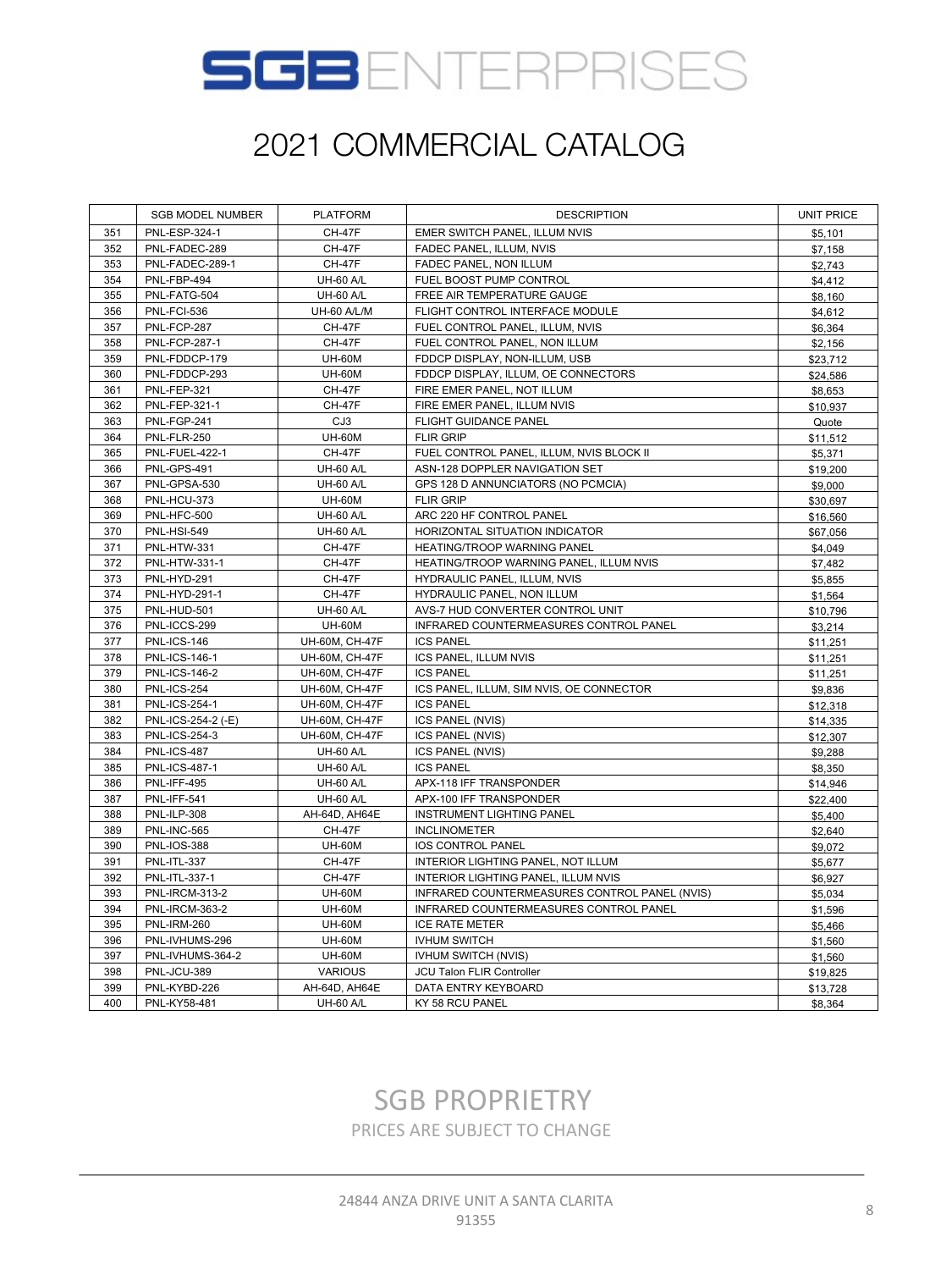

|     | <b>SGB MODEL NUMBER</b> | <b>PLATFORM</b>    | <b>DESCRIPTION</b>                                     | <b>UNIT PRICE</b> |
|-----|-------------------------|--------------------|--------------------------------------------------------|-------------------|
| 401 | PNL-KY10-622            | <b>UH-60 A/L</b>   | TSEC/KY100 PANEL                                       | \$13,445          |
| 402 | PNL-KTS-533             | <b>UH-60 A/L</b>   | KT-100 SECURE COMM PANEL                               | \$7,896           |
| 403 | PNL-LAC-257             | <b>UH-60M</b>      | LOAD ACCESS CONTROL PANEL, ILLUM NVIS, OE CONN         | \$6,622           |
| 404 | PNL-LAC-257-2 (E)       | <b>UH-60M</b>      | LOAD ACCESS CONTROL PANEL                              | \$4,145           |
| 405 | PNL-LCA-557             | UH-60A/L           | LOWER CONSOLE ASSEMBLY                                 | \$34,560          |
| 406 | PNL-LCA-716             | <b>CH-47F</b>      | LOWER CONSOLE ASSEMBLY                                 | \$22,067          |
| 407 | PNL-LCI-534             | UH-60 A/L/M        | LOWER CONSOLE INTERFACE MODULE                         | \$3,110           |
| 408 | <b>PNL-LCI-535</b>      | UH-60 A/L/M        | LOWER CONSOLE INTERFACE MODULE                         | \$3,110           |
| 409 | PNL-LCCB                | <b>UH-60</b>       | CIRCUIT BREAKER PANEL-LOWER CONSOLE                    | \$4,982           |
| 410 | PNL-LMIP-512            | <b>UH-60 A/L</b>   | INTERGRATED MAIN INSTRUMENT PANEL                      | \$327,372         |
| 411 | PLN-LSI-562-1           | <b>CH-47F</b>      | LONGITUDINAL STICK INDICATOR                           | \$8,976           |
| 412 | PNL-LTG-329             | <b>CH-47F</b>      | LIGHTING PANEL, NOT ILLUM                              | \$3,352           |
| 413 | PNL-LTG-329-1           | <b>CH-47F</b>      | LIGHTING PANEL, ILLUM NVIS                             | \$6,139           |
| 414 | PNL-LWCB-279 (-3)(-E)   | <b>UH-60M</b>      | PILOT CIRCUIT BREAKER PANEL                            | \$19,464          |
| 415 | PNL-LWCB-508 (-1)(-E)   | <b>UH-60 A/L</b>   | PILOT CIRCUIT BREAKER PANEL                            | \$22,260          |
| 416 | PNL-MFCU-176-R          | CH-47F, UH-60M SOA | MFCU, CO-PILOT                                         | \$17,745          |
| 417 | PNL-MFCU-176-L          | CH-47F, UH-60M SOA | MFCU, PILOT                                            | \$17,745          |
| 418 | PNL-MFCU-236-R          | <b>CH-47F</b>      | MFCU, CO-PILOT                                         | \$15,974          |
| 419 | PNL-MFCU-236-L          | CH-47F             | MFCU, PILOT                                            | \$15,974          |
| 420 | <b>PNL-MFK-294-1</b>    | <b>CH-47F</b>      | <b>MFK PANEL NVIS</b>                                  | \$5,841           |
| 421 | PNL-MFK-294             | <b>CH-47F</b>      | <b>MFK PANEL</b>                                       | \$2,479           |
| 422 | PNL-MFSC-178-R          | <b>UH-60M</b>      | MFSC, PILOT                                            | \$8,087           |
| 423 | PNL-MFSC-178-L          | <b>UH-60M</b>      | MFSC, CO-PILOT                                         | \$8,087           |
| 424 | PNL-MIP-301             | <b>UH-60M</b>      | MAIN INSTRUMENT PANEL W/O GLARESHIELD                  | \$19,718          |
| 425 | PNL-MIP-558             | <b>UH-60 A</b>     | MAIN INSTRUMENT PANEL ASSY                             | \$32,160          |
| 426 | PNL-MIP-619             | <b>UH-60M</b>      | MAIN INSTRUMENT PANEL ASSY                             | \$7,866           |
| 427 | PNL-MIP-620             | <b>UH-60L</b>      | MAIN INSTRUMENT PANEL ASSY                             | \$7,621           |
| 428 | PNL-MIP-621             | AH-64E             | MAIN INSTRUMENT PANEL ASSY                             | \$6,105           |
| 429 | PNL-MIP-717             | <b>CH-47F</b>      | MAIN INSTRUMENT PANEL ASSY                             | \$5,800           |
| 430 | PNL-MODESEL-235         | CJ3                | MODE SELECT PANEL                                      | \$14,364          |
| 431 | PNL-MRBC-280            | <b>UH-60M</b>      | CO-PILOT AUX CIRCUIT BREAKER PANEL                     | \$8,264           |
| 432 | PNL-MSC-246-E           | <b>UH-60M</b>      | MISCELLANEOUS SWITCH PANEL (NVIS)                      | \$4,603           |
| 433 | PNL-MSCS-252            | <b>UH-60M</b>      | MISCELLANEOUS SWITCH PANEL, SIM NVIS                   | \$4,767           |
| 434 | <b>PNL-MSCS-252-1</b>   | <b>UH-60M</b>      | MISCELLANEOUS SWITCH PANEL, NON ILLUM                  | \$2,039           |
| 435 | <b>PNL-MSCS-252--2</b>  | <b>UH-60M</b>      | MISCELLANEOUS SWITCH PANEL (NVIS)                      | \$6,812           |
| 436 | PNL-MSC-490             | <b>UH-60 A/L</b>   | MISCELLANEOUS SWITCH PANEL (NVIS)                      | \$10,679          |
| 437 | PNL-MSP-323             | <b>CH-47F</b>      | MISC SWITCH PANEL, NOT ILLUM                           | \$4,110           |
| 438 | PNL-MSP-323-1           | <b>CH-47F</b>      | MISC SWITCH PANEL, ILLUM NVIS                          | \$6,027           |
| 439 | PNL-MSYS-251            | <b>UH-60M</b>      | MISSION SYSTEM CONTROL PANEL, ILLUM, SIM NVIS, OE CONN | \$5,872           |
| 440 | <b>PNL-MSYS-251-1</b>   | <b>UH-60M</b>      | MISSION SYSTEM CONTROL PANEL, NON ILLUM                | \$2,916           |
| 441 | PNL-MSYS-251-2 (-E)     | <b>UH-60M</b>      | MISSION SYSTEM CONTROL PANEL (NVIS), UH-60M            | \$4,458           |
| 442 | PNL-MWP-261-2           | <b>UH-60M</b>      | MASTER WARNING PANEL (NVIS)                            | \$11,769          |
| 443 | PNL-MWP-190-2           | <b>UH-60M</b>      | <b>MASTER WARNING PANEL</b>                            | \$5,184           |
| 444 | PNL-MWP-190-3 (-E)      | <b>UH-60M</b>      | MASTER WARNING PANEL (NVIS)                            | \$11,768          |
| 445 | PNL-MWP-366 (-1)(-2)    | <b>CH-47F</b>      | MASTER CAUTION WARNING PANEL                           | \$4,960           |
| 446 | PNL-MWP-514             | <b>UH-60 A/L</b>   | MASTER CAUTION WARNING PANEL                           | \$11,760          |
| 447 | PNL-MZDS-312            | AH-64D, AH64E      | MASTER ZEROIZE DEC/SWITCH                              | \$780             |
| 448 | PNL-NAV-484             | <b>UH-60 A/L</b>   | NAVIGATION PANEL - ARN-147                             | \$11,976          |
| 449 | PNL-NVG-528             | <b>UH-60 A/L</b>   | <b>NVG DIMMING PANEL</b>                               | \$1,380           |
| 450 | PNL-OVHDS-300           | <b>UH-60M</b>      | OVERHEAD CONSOLE WITH SMART BOX                        | \$18,720          |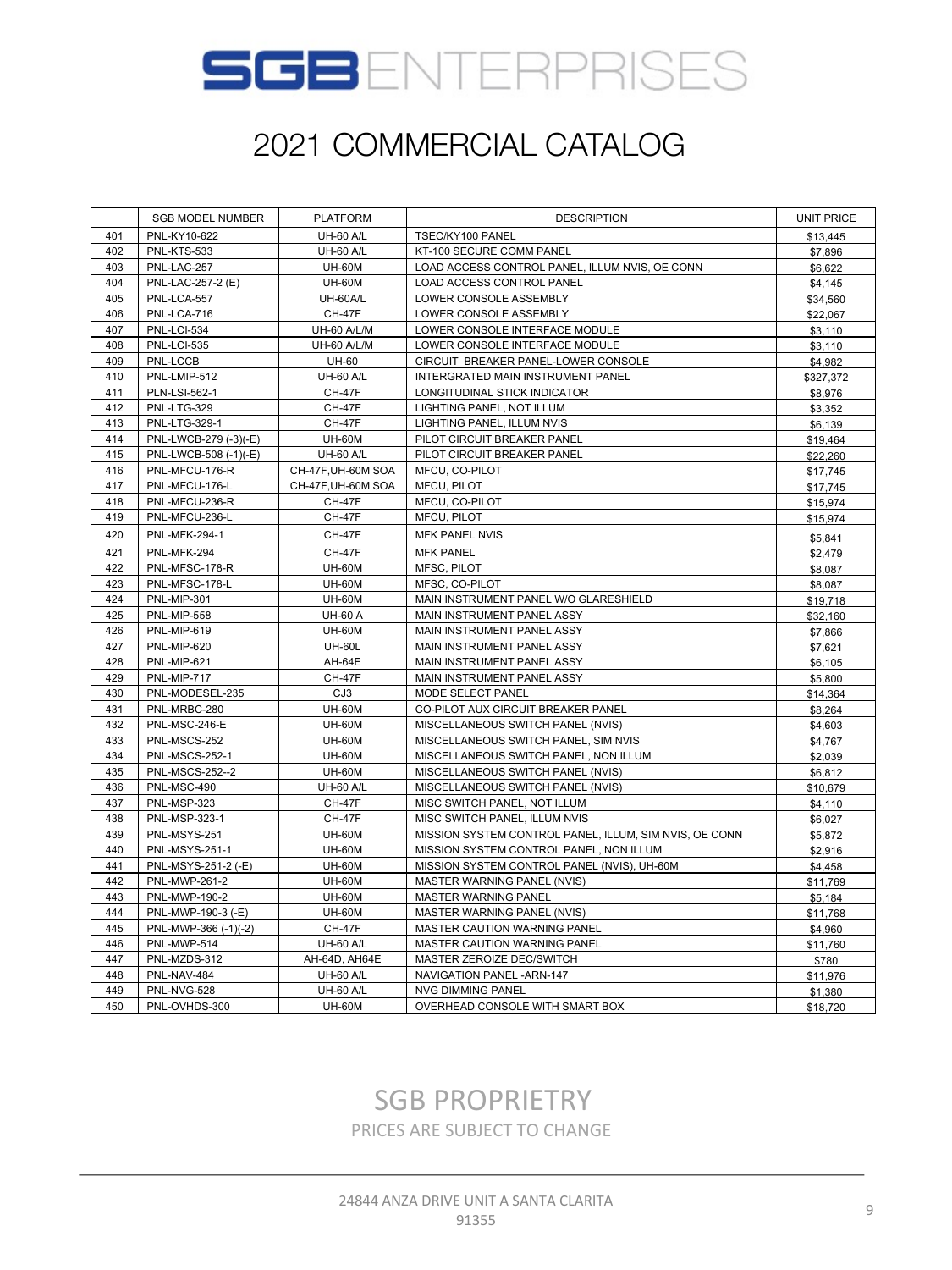

|     | <b>SGB MODEL NUMBER</b> | <b>PLATFORM</b>    | <b>DESCRIPTION</b>                           | <b>UNIT PRICE</b> |
|-----|-------------------------|--------------------|----------------------------------------------|-------------------|
| 451 | PNL-OVHDS-304           | <b>CH-47F</b>      | OVERHEAD CONSOLE WITH SMART BOX              | \$8,831           |
| 452 | PNL-PBA-543             | <b>CH-47F</b>      | PARKING BRAKE LEVER                          | \$13,196          |
| 453 | PNL-PBL-502             | <b>UH-60 A/L</b>   | PARKING BRAKE LEVER                          | \$13,064          |
| 454 | PNL-PBTW-284-1          | <b>UH-60M</b>      | PARKING BRAKE/TAIL WHEEL PANEL               | \$11,867          |
| 455 | PNL-PBTW-284-2 (-E)     | <b>UH-60M</b>      | PARKING BRAKE/TAIL WHEEL PANEL (NVIS)        | \$12,865          |
| 456 | PNL-PBTW-502            | <b>UH-60 A/L</b>   | PARKING BRAKE/TAIL WHEEL PANEL (NVIS)        | \$12,865          |
| 457 | PNL-PDU-521             | <b>UH-60 A/L</b>   | PILOTS DISPLAY UNIT                          | \$22,380          |
| 458 | PNL-PLT-334             | <b>CH-47F</b>      | PILOT LIGHT PANEL, NOT ILLUM                 | \$3,071           |
| 459 | PNL-PLT-334-1(2)        | <b>CH-47F</b>      | PILOT LIGHT PANEL, ILLUM NVIS                | \$5,294           |
| 460 | <b>PNL-PSC-171-1</b>    | <b>CH-47F</b>      | PANEL, STEERING CONTROL, NOT ILLUM           | \$4,580           |
| 461 | <b>PNL-PSC-171-2</b>    | <b>CH-47F</b>      | PANEL, STEERING CONTROL, ILLUM NVIS          | \$6,780           |
| 462 | PNL-RAD-529             | <b>UH-60 A/L</b>   | RAD ALT DIMMING CONTROL PANEL                | \$960             |
| 463 | PNL-RAD-550             | <b>UH-60 A/L</b>   | RADAR ALTIMETER (NVIS)                       | \$22,320          |
| 464 | PNL-RAP-247-1(2)        | <b>CH-47F</b>      | RAD ALT PANEL                                | \$4,376           |
| 465 | PNL-RBA-271(-1)(-E)     | <b>UH-60M</b>      | ROTOR BRAKE                                  | \$19,061          |
| 466 | PNL-RBA-271-2           | <b>UH-60M</b>      | <b>ROTOR BRAKE</b>                           | \$18,451          |
| 467 | PNL-RCP-282             | <b>UH-60M</b>      | REVERSION CONTROL PANEL                      | \$6,664           |
| 468 | <b>PNL-RCP-282-2</b>    | <b>UH-60M</b>      | REVERSION CONTROL PANEL (NVIS)               | \$10,026          |
| 469 | PNL-RCP-520             | <b>UH-60 A/L</b>   | RADIO CALL PLACARD                           | \$1,056           |
| 470 | PNL-RCU-555             | <b>UH-60 A</b>     | RADIO CONTROL UNIT                           | \$15,096          |
| 471 | PNL-RWC-275             | <b>UH-60M</b>      | RADAR WARNING CONTROL PANEL, ILLUM, SIM NVIS | \$4,753           |
| 472 | <b>PNL-RWC-275-1</b>    | <b>UH-60M</b>      | RADAR WARNING CONTROL PANEL, NOT ILLUM       | \$3,521           |
| 473 | <b>PNL-RWC-275-2</b>    | <b>UH-60M</b>      | RADAR WARNING CONTROL PANEL (NVIS)           | \$4,222           |
| 474 | PNL-RWCB-278 (-3)(-E)   | <b>UH-60M</b>      | CO-PILOT CIRCUIT BREAKER PANEL               | \$22,620          |
| 475 | PNL-RWCB-507 (-1)(-E)   | <b>UH-60 A/L</b>   | CO-PILOT CIRCUIT BREAKER PANEL               | \$19,304          |
| 476 | PNL-RRT-532             | <b>UH-60 A/L</b>   | RADIO RETRANS UNIT                           | \$3,300           |
| 477 | PNL-RSP-526             | <b>UH-60 A/L</b>   | RADIO SELECT PLACARD                         | \$300             |
| 478 | PNL-SAC-496             | <b>UH-60 A/L</b>   | SAFE ARM CMWS CHAFF PANEL                    | \$7,146           |
| 479 | PNL-SBC-505             | <b>UH-60 A/L</b>   | <b>STANDBY COMPASS</b>                       | \$4,560           |
| 480 | PNL-SEL-519             | <b>UH-60 A/L</b>   | VSI/HSI MODE SELECTOR                        | \$14,220          |
| 481 | PNL-SJP-311             | AH-64D, AH64E      | STORES JETTISON PANEL                        | \$4,200           |
| 482 | PNL-SJP-489             | <b>UH-60 A/L</b>   | STORES JETTISON PANEL                        | \$3,106           |
| 483 | PNL-SJP-556             | <b>UH-60 A</b>     | STORES JETTISON PANEL                        | \$8,376           |
| 484 | PNL-SPP-516             | <b>UH-60 A/L</b>   | STABILATOR POSITION PLACARD                  | \$702             |
| 485 | <b>PNL-STI-517</b>      | <b>UH-60 A/L</b>   | STABILATOR INDICATOR                         | \$2,976           |
| 486 | PNL-SWP-531             | <b>UH-60 A/L</b>   | SECURE WARNING PLACARD                       | \$342             |
| 487 | <b>PNL-UCP-268-1</b>    | <b>UH-60M</b>      | UPPER CONSOLE (CAPT-E VERSION)               | \$25,072          |
| 488 | PNL-UCP-268-2 (-E)      | <b>UH-60M</b>      | UPPER CONSOLE (NVIS with OEM Wiper Switch)   | \$43,067          |
| 489 | PNL-UCP-503 (-2)        | <b>UH-60 A/L</b>   | UPPER CONSOLE (NVIS)                         | \$34,718          |
| 490 | PNL-UHN-537             | UH-60 A/L/M        | <b>COCKPIT NOSE SECTION</b>                  | \$344,884         |
| 491 | PNL-VDP-367             | <b>UH-60M</b>      | <b>VOLCANO DISPENSER</b>                     | \$6,656           |
| 492 | PNL-VHF-119             | DASH <sub>8</sub>  | <b>VHF RADIO</b>                             | Quote             |
| 493 | PNL-VHF-146-1           | <b>UH-60</b>       | BACKUP RADIO CONTROL HEAD - ARC-210          | \$16,868          |
| 494 | PNL-VHF-153             | DASH <sub>8</sub>  | <b>RADIO</b>                                 | Quote             |
| 495 | PNL-VHF-155             | LEAR 45            | HF CONTROL                                   | Quote             |
| 496 | PNL-VHF-401             | CH-47F, UH-60 AL   | ARC 186 VHF CONTROL PANEL                    | \$14,784          |
| 497 | PNL-VHF-482             | <b>UH-60 A/L</b>   | ARC 201 VHF-FM                               | \$12,696          |
| 498 | PNL-VNAV-167            | <b>CITATION II</b> | <b>VNAV CONTROLLER</b>                       | Quote             |
| 499 | PNL-VNAV-175            | HAWKER 800         | NAV COM CONTROL                              | Quote             |
| 500 | <b>PNL-VSI-513</b>      | <b>UH-60 A/L</b>   | VERTICAL SPEED INDICATOR                     | \$9,360           |